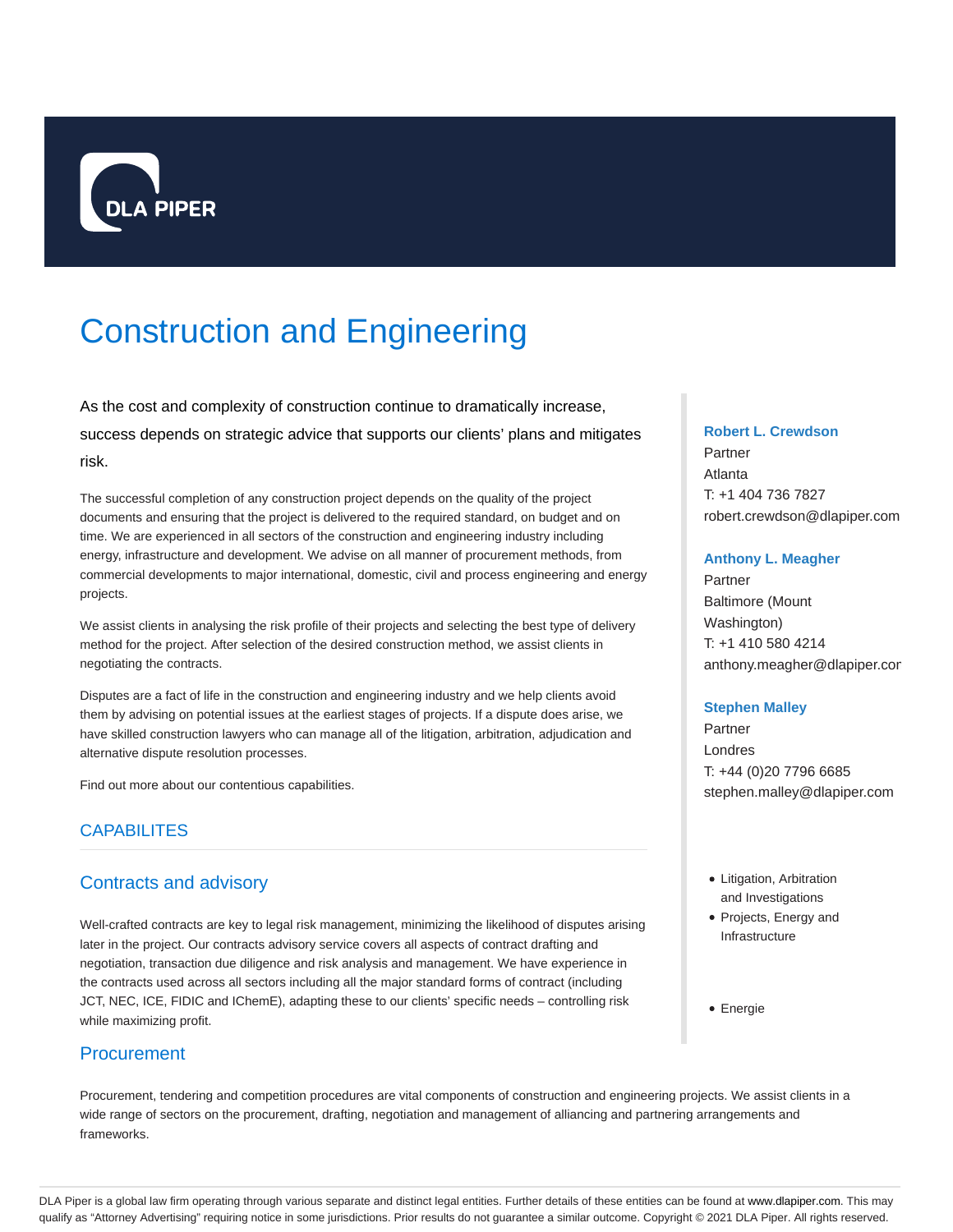## Litigation and alternative dispute resolution

Disputes frequently arise in the construction industry. When our clients face a dispute situation that cannot be avoided, we help them develop the appropriate course of action. We advise and explore the wide range of range of alternative dispute resolution (ADR) methods with our clients before litigation becomes necessary. ADR is a cost-effective method of avoiding protracted and costly litigation proceedings, and many countries require parties to attempt ADR or mediation before taking a dispute to court. Should litigation be the only course of action, we guide our clients through the process.

#### International arbitration

International arbitrations are often the preferred route for large, complex, cross-border construction disputes and we are familiar with all of the major institutions including the ICC, AAA and LCIA and in conducting UNCITRAL arbitrations. Using our extensive international network we work seamlessly with other jurisdictions and overcome barriers such as the need to work in two or more languages.

## **Adjudication**

Adjudication is a legally binding tribunal process. It is a fast, 28-day form of dispute resolution, but also one where both sides will incur legal and expert witness fees. There is also only one opportunity to present your case to the tribunal, with no opportunity to appeal decisions. Our contentious construction team includes lawyers with extensive experience of adjudication who can advise whether this is the right option for you, and navigate you through the complexities and nuance of the adjudication process.

## **EXPERIENCE**

- One of the principal legal advisers for the Olympic Delivery Authority for the London 2012 Olympic Games and Paralympic Games, including procurement and construction advice on the numerous venues and many of the infrastructure and transport projects undertaken on and around the Olympic Park.
- Advising Leonhard Nilsen & Sønner AS, one of Norway's largest construction companies, in a final settlement dispute against The Royal Norwegian Ministry of Transportation and Communications in respect of outstanding claims for tunnel and road construction contract work.
- Advising Jack Hills Iron Ore Mine, Western Australia on an iron ore mine expansion in Western Australia, in relation to the contracting and procurement strategy and drafting the EPCM Contract, mining contract and preparation of a suite of standard construction and procurement contracts.
- Advising Standard Bank of South Africa on the Nungua desalination plant in Ghana, the first desalination plant in western Africa.
- Advising Petroleo Brasileiro SA (Petrobras) on four large offshore oil field development projects in Angola.
- Acting for BP as the operator on the US\$4 billion Tangguh LNG project, including drafting and negotiating the EPC contract for the liquefaction plant and also for the two platforms and pipelines.
- Advising on the financing of the development, construction and operation of two port terminals on the Orinoco River, Venezuela.
- Advising two National Football League franchises in connection with the construction of their new football stadiums, including defense of two multimillion-dollar claims, negotiation of a complex closeout agreement and pursuit of substantial design claims.
- Advising both contractors and owners in connection with several renewable energy and power related projects.
- Advising contractors and owners in connection with several significant airport projects in multiple countries.

## **ACTUALITÉS**

## **Publications**

**Six ways the construction industry is innovating to deliver ESG demands**

#### 21 March 2022

Following COP26, national governments are enacting legislation to combat the effect of the climate crisis. The world's industries, construction among them, are reflecting and assessing how they can adapt to deliver the environmental, sustainability and governance

DLA Piper is a global law firm operating through various separate and distinct legal entities. Further details of these entities can be found at www.dlapiper.com. This may qualify as "Attorney Advertising" requiring notice in some jurisdictions. Prior results do not guarantee a similar outcome. Copyright @ 2021 DLA Piper. All rights reserved.